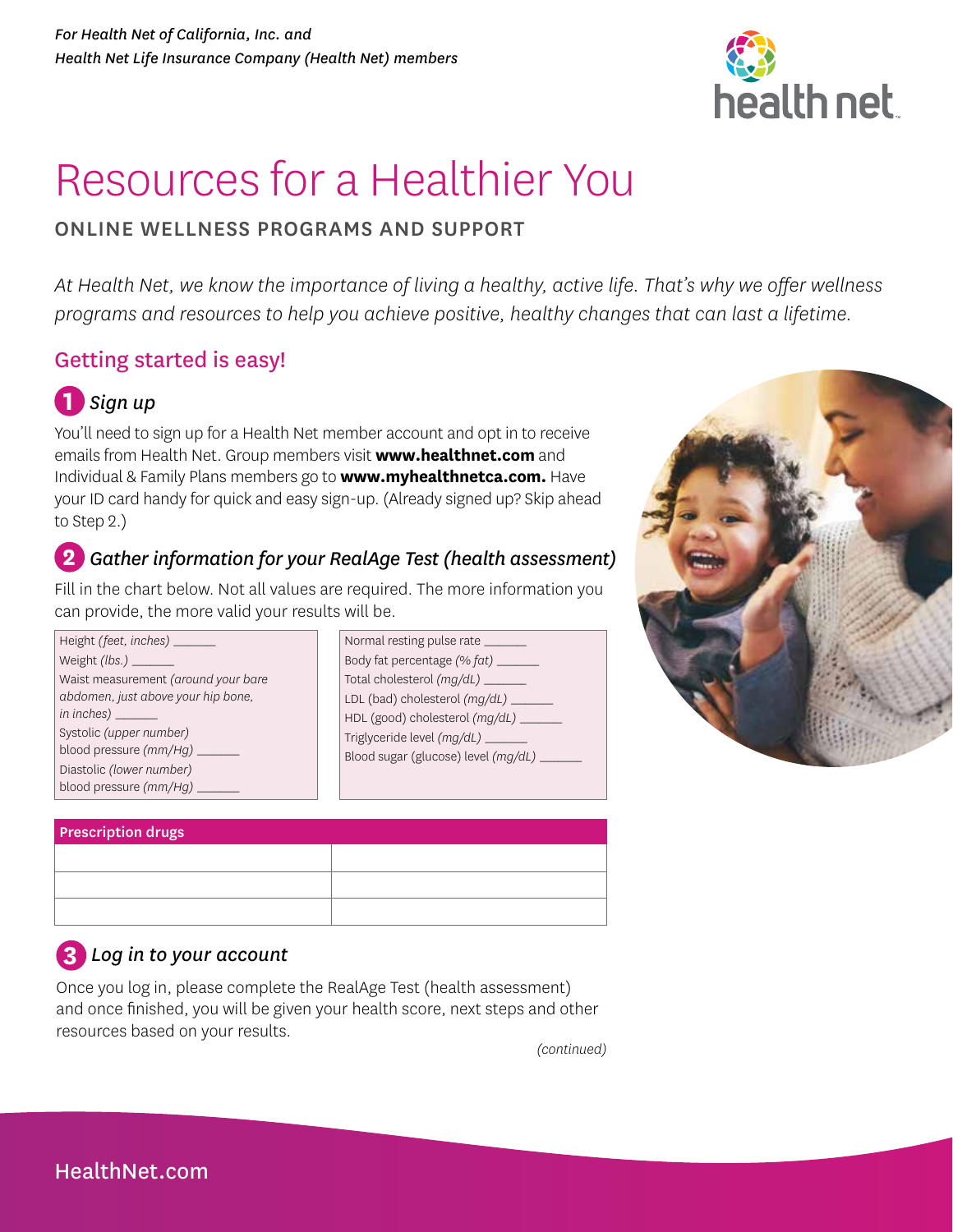# Tools That Support Your Health Goals



## *Wellness coaching*

You can improve your health by interacting with a virtual health coach online or by engaging with a live health professional by telephone. Coaching outreach is driven by your specific needs. The program offers flexible communication, including secure email, eLearning modules and telephone. The online features include coaching tools like journaling, goal-setting and exercise/food trackers.



## *Health challenges*

We offer health challenges to help you practice and maintain healthy habits. These monthlong events provide a simple and fun way to stay on track with exercise, fiscal wellness, coping with stress, and more!



# *Make informed choices*

We offer a wealth of resources to help you become more informed about your health. With this knowledge, you can have more useful discussions with your doctor.

One such resource is Smart Treatment Decisions – an online tool that helps you make smart choices about:

- medical tests
- medicines
- surgeries
- treatments and other issues

This resource can help you make better choices by considering the pros and cons of each option.



## *Online wellness tools*

You can interact and get inspired with online wellness tools. There is a host of health-related topics, including:

- getting active
- healthy weight
- dealing with stress
- sleeping well
- preventing falls
- quitting smoking

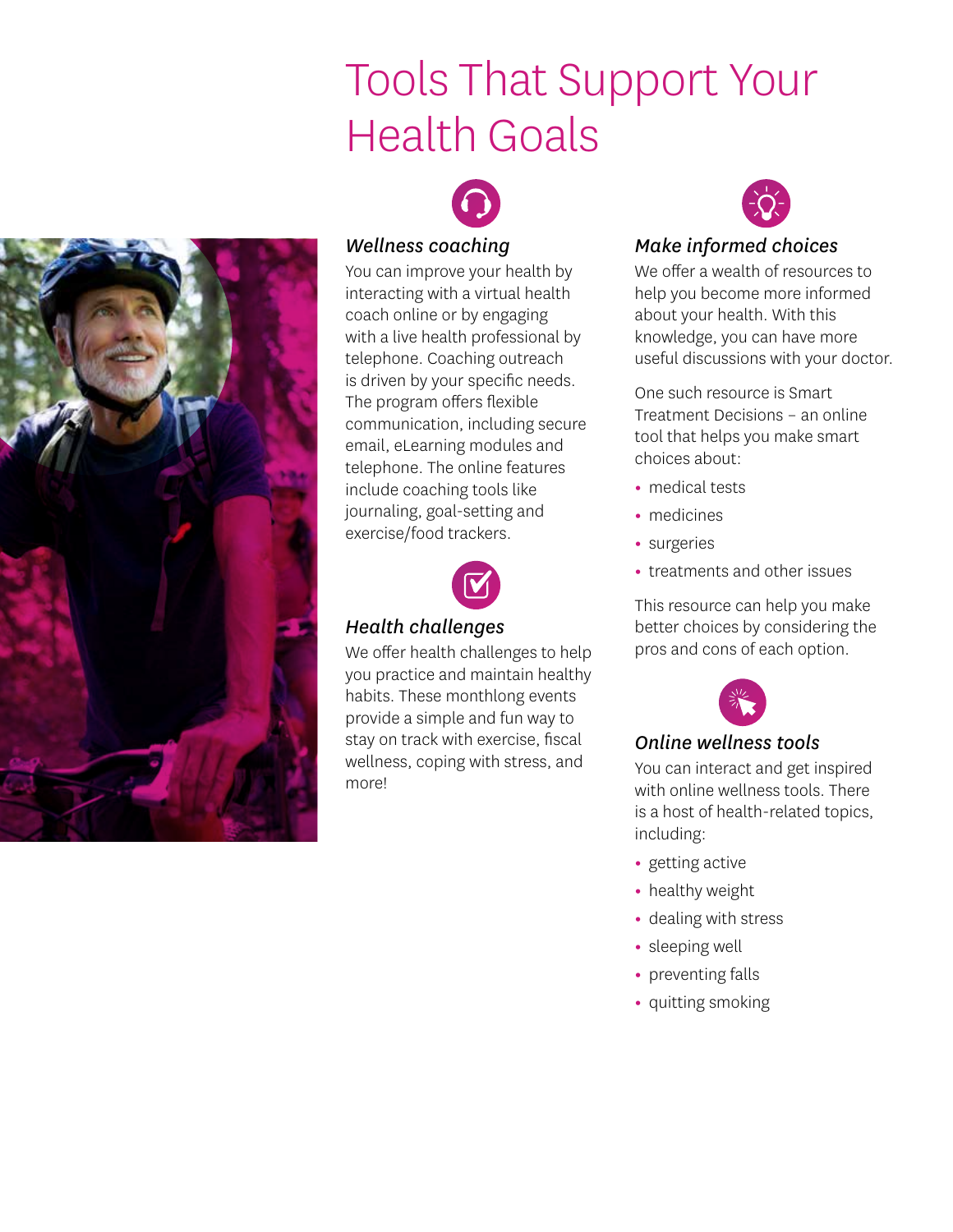# Health Profile

Your Health Profile is used to store, maintain, track, and manage your health information. Your Health Profile is kept in one central, private and secure place.

- Track your answers to the RealAge Test (health assessment). You can also track your health information (blood sugar, blood pressure, blood tests).
- Add new information to your health record, such as ailments, medications, allergies, visits, surgeries, vaccines, and tests.
- Store and manage health care documents, such as advance directives, consent for treatment, diagnostic images, and test results.
- Print your summary PHR and take it with you to your next doctor visit.
- Prepare a pre-visit survey for your doctor.
- Track appointments (dental, vision, foot exam).



For more health information, log in to **[www.healthnet.com](http://www.healthnet.com)** (Group members) or **[www.myhealthnetca.com](http://www.myhealthnetca.com)** (Individual & Family Plans members).

If you need these services, contact Health Net's Customer Contact Center at: **Individual & Family Plan (IFP) Members On Exchange/Covered California** 1-888-926-4988 (TTY: 711) **Individual & Family Plan (IFP) Members Off Exchange** 1-800-839-2172 (TTY: 711) **Individual & Family Plan (IFP) Applicants** 1-877-609-8711 (TTY: 711) **Group Plans through Health Net** 1-800-522-0088 (TTY: 711)

If you believe that Health Net has failed to provide these services or discriminated in another way based on one of the characteristics listed above, you can file a grievance by calling Health Net's Customer Contact Center at the number above and telling them you need help filing a grievance. Health Net's Customer Contact Center is available to help you file a grievance. You can also file a grievance by mail, fax or email at: Health Net of California, Inc./Health Net Life Insurance Company Appeals & Grievances PO Box 10348, Van Nuys, CA 91410-0348 Fax: 1-877-831-6019

Email: [Member.Discrimination.Complaints@healthnet.com](mailto:Member.Discrimination.Complaints@healthnet.com) (Members) or [Non-Member.Discrimination.Complaints@healthnet.com](mailto:Non-Member.Discrimination.Complaints@healthnet.com) (Applicants)

For HMO, HSP, EOA, and POS plans offered through Health Net of California, Inc.: If your health problem is urgent, if you already filed a complaint with Health Net of California, Inc. and are not satisfied with the decision or it has been more than 30 days since you filed a complaint with Health Net of California, Inc., you may submit an Independent Medical Review/Complaint Form with the Department of Managed Health Care (DMHC). You may submit a complaint form by calling the DMHC Help Desk at 1-888-466-2219 (TDD: 1-877-688-9891) or online at [www.dmhc.ca.gov/FileaComplaint](http://www.dmhc.ca.gov/FileaComplaint).

For PPO and EPO plans underwritten by Health Net Life Insurance Company: You may submit a complaint by calling the California Department of Insurance at 1-800-927-4357 or online at [https://www.insurance.ca.gov/](https://www.insurance.ca.gov/01-consumers/101-help/index.cfm)  [01-consumers/101-help/index.cfm](https://www.insurance.ca.gov/01-consumers/101-help/index.cfm).

If you believe you have been discriminated against because of race, color, national origin, age, disability, or sex, you can also file a civil rights complaint with the U.S. Department of Health and Human Services, Office for Civil Rights (OCR), electronically through the OCR Complaint Portal, at <https://ocrportal.hhs.gov/ocr/portal/lobby.jsf>, or by mail or phone at: U.S. Department of Health and Human Services, 200 Independence Avenue SW, Room 509F, HHH Building, Washington, DC 20201, 1-800-368-1019 (TDD: 1-800-537-7697).

Complaint forms are available at [http://www.hhs.gov/ocr/office/file/index.html.](http://www.hhs.gov/ocr/office/file/index.html)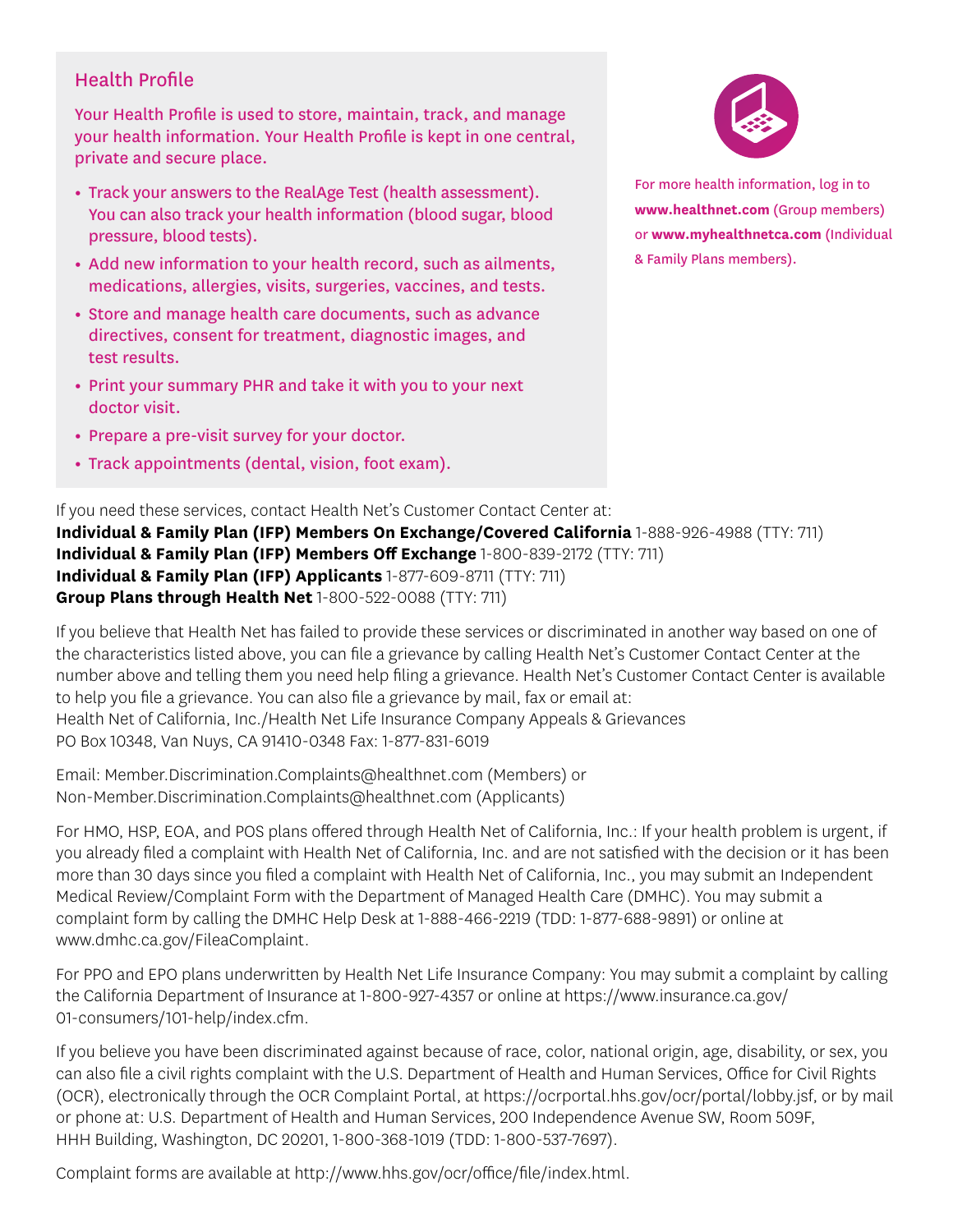#### **English**

 For Group Plans through Health Net, call 1-800-522-0088 (TTY: 711). No Cost Language Services. You can get an interpreter. You can get documents read to you and some sent to you in your language. For help, call the Customer Contact Center at the number on your ID card or call Individual & Family Plan (IFP) Off Exchange: 1-800-839-2172 (TTY: 711). For California marketplace, call IFP On Exchange 1-888-926-4988 (TTY: 711) or Small Business 1-888-926-5133 (TTY: 711).

#### **Arabic**

خدمات لغوية مجانية. يمكننا أن نوفر لك مترجم فوري. ويمكننا أن نقرأ لك الوثائق بلغتك. للحصول على المساعدة اللازمة، يرجى التواصل مع مركز خدمة العملاء عبر الرقم المبين على بطاقتك أو الاتصال بالرقم الفرعي لخطة الأفراد والعائلة: 2172-839-100-1 (711 :TTY). التواصل في كاليفورنيا، يرجي الاتصال بالرقم الفرعي لخطة الأفراد والعائلة عبر الرقم: 4988-926-888-1 (711 : TTY) أو المشروعات الصغيرة 1-888-926-5133 (711 :TTY). لخطط المجموعة عبر Net Health، يرجى االتصال بالرقم 1-800-522-0088 (711 :TTY).

#### **Armenian**

Անվճար լեզվական ծառայություններ: Դուք կարող եք բանավոր թարգմանիչ ստանալ: Փաստաթղթերը կարող են կարդալ ձեր լեզվով: Օգնության համար զանգահարեք Հաճախորդների սպասարկման կենտրոն ձեր ID քարտի վրա նշված հեռախոսահամարով կամ զանգահարեք Individual & Family Plan (IFP) Off Exchange`1-800-839-2172 հեռախոսահամարով (TTY` 711): Կալիֆորնիայի համար զանգահարեք IFP On Exchange՝

1-888-926-4988 հեռախոսահամարով (TTY` 711) կամ Փոքր բիզնեսի համար 1-888-926-5133 հեռախոսահամարով (TTY` 711): Health Net-ի Խմբային ծրագրերի համար զանգահարեք 1-800-522-0088 հեռախոսահամարով (TTY՝ 711):

#### **Chinese**

免費語言服務。您可使用口譯員服務。您可請人將文件唸給您聽並請我們將某些文件翻譯成您的語言 寄給您。如需協助,請撥打您會員卡上的電話號碼與客戶聯絡中心聯絡或者撥打健康保險交易市場外 的 Individual & Family Plan (IFP) 專線:1-800-839-2172(聽障專線:711 )。如為加州保險交易市場, 請撥打健康保險交易市場的 IFP 專線 1-888-926-4988(聽障專線:711),小型企業則請撥打 1-888-926-5133 (聽障專線: 711)。如為透過 Health Net 取得的團保計畫,請撥打 1-800-522-0088(聽障專線:711)。

#### **Hindi**

बिना शुल्क भाषा सेवाए। आप एक दुर्भाषिया प्राप्त कर सकते है। आप दस्तावेजो को अपनी भाषा में पढ़वा सकते हैं। मदद के लिए, अपने आईडी कार्ड में दिए गए नंबर पर ग्राहक सेवा केंद्र को कॉल करें या व्यक्तिगत और फैमिली प्लान (आईएफपी) आँफ एक्सचेज: 1-800-839-2172 (TTY: 711) पर कॉल करे। कैलिफोर्निया बाजारों के लिए, आईएफपी आंन एक्सचेज 1-888-926-4988 (TTY: 711) या स्मॉल बिजनेस 1-888-926-5133 (TTY: 711) पर कॉल करें। हेल्थ नेट के माध्यम से ग्रुप प्लान के लिए 1-800-522-0088 (TTY: 711) पर कॉल करें।

#### **Hmong**

Tsis Muaj Tus Nqi Pab Txhais Lus. Koj tuaj yeem tau txais ib tus kws pab txhais lus. Koj tuaj yeem muaj ib tus neeg nyeem cov ntaub ntawv rau koj ua koj hom lus hais. Txhawm rau pab, hu xovtooj rau Neeg Qhua Lub Chaw Tiv Toj ntawm tus npawb nyob ntawm koj daim npav ID lossis hu rau Tus Neeg thiab Tsev Neeg Qhov Kev Npaj (IFP) Ntawm Kev Sib Hloov Pauv: 1-800-839-2172 (TTY: 711). Rau California qhov chaw kiab khw, hu rau IFP Ntawm Qhov Sib Hloov Pauv 1-888-926-4988 (TTY: 711) lossis Lag Luam Me 1-888-926-5133 (TTY: 711). Rau Cov Pab Pawg Chaw Npaj Kho Mob hla Health Net, hu rau 1-800-522-0088 (TTY: 711).

#### **Japanese**

無料の言語サービスを提供しております。通訳者もご利用いただけます。日本語で文書をお読みす ることも可能です。ヘルプが必要な場合は、IDカードに記載されている番号で顧客連絡センターま でお問い合わせいただくか、Individual & Family Plan (IFP) (個人・家族向けプラン) Off Exchange: 1-800-839-2172 (TTY: 711) までお電話ください。カリフォルニア州のマーケット プレイスについては、IFP On Exchange 1-888-926-4988 (TTY: 711) または Small Business 1-888-926-5133 (TTY: 711) までお電話ください。Health Netによるグループプランについては、 1-800-522-0088 (TTY: 711) までお電話ください。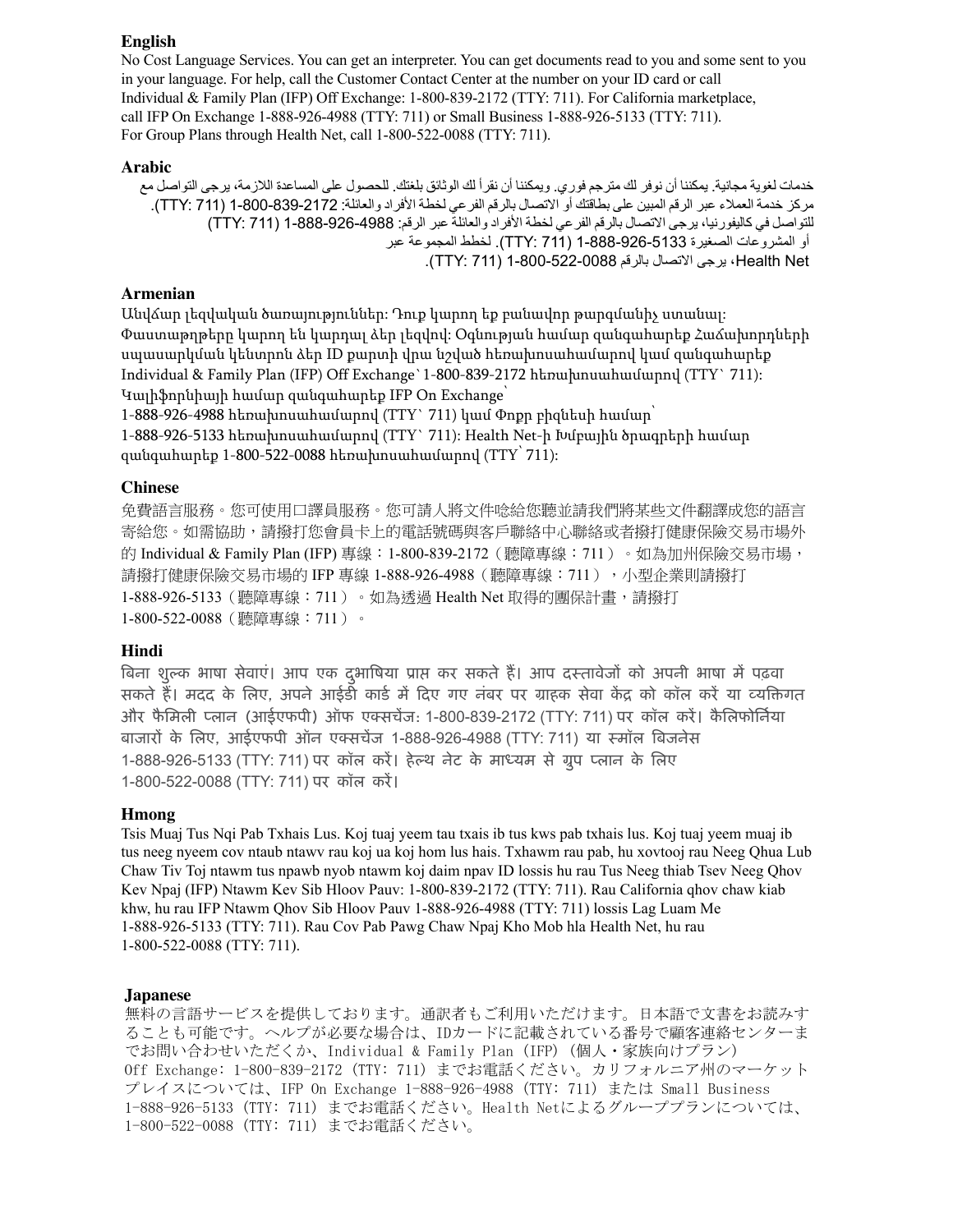## **Khmer**

សេវាភាសាដោយឥតគិតថ្លៃ។ លោកអ្នកអាចទទួលបានអ្នកបកប្រែផ្ទាល់មាត់។ លោកអ្នកអាចស្តាប់គេអានឯក សារឱ្យលោកអ្នកជាភាសារបស់លោកអ្នក។ សម្រាបជំនួយ សូមហៅទូរសព្វទៅកានមជ្ឈមណ្ឌលទំនាក់ទំនងអត ថិជនតាមលេខដែលមាននៅលេបណ្ណសម្គាលខ្លួនរបស់លោកអ្នក ឬហៅទូរសព្ទទៅកានកម្មវធ Off Exchange របស់គម្រោងជាលក្ខណៈបុគ្គល និងក្រុមគ្រួសារី (IFP) តាមរយៈលេខ៖ 1-800-839-2172 (TTY: 711)។ សម្រាប់ទង្សាររដ្ឋ California សូមហោទូរសព្ទទោកានកម្មវិធី On Exchange របស់គម្រោង IFP តាមរយៈលេខ 1-888-926-4988 (TTY: 711) ឬក្រុមហុនអាជវកម្មខ្នាតតូចតាមរយៈលេខ 1-888-926-5133 (TTY: 711)។ សម្រាប់គម្រោងជាក្រុមតាមរយៈ Health Net សូមហោទូរសព្ទទៅកាន់លេខ 1-800-522-0088 (TTY: 711)។ ិ ិ ិ ិ

#### **Korean**

고객서비스 센터에 연락하시거나 개인 및 가족 플랜(IFP)의 경우 Off Exchange: 1-800-839-2172(TTY: 711) 번으로 전화해 주십시오. 캘리포니아 주 마켓플레이스의 경우 IFP On Exchange 1-888-926-4988(TTY: 711) , 소규모 비즈니스의 경우 1-888-926-5133(TTY: 711) 번으로 전화해 주십시오. Health Net을 통한 그룹 플랜의 경우 1-800-522-0088(TTY: 711) 번으로 전화해 주십시오. 무료 언어 서비스입니다. 통역 서비스를 받으실 수 있습니다. 문서 낭독 서비스를 받으실 수 있으며 일부 서비스는 귀하가 구사하는 언어로 제공됩니다. 도움이 필요하시면 ID 카드에 수록된 번호로

## **Navajo**

Small Business báhígíí koji' hólne' 1-888-926-5133 (TTY: 711). Group Plans through Health Net báhígíí éí Doo bááh ílínígóó saad bee háká ada'iiyeed. Ata' halne'ígíí da ła' ná hádídóot'iił. Naaltsoos da t'áá Customer Contact Center hoolyéhíjj' hodíílnih ninaaltsoos nanitingo bee néého'dolzinígíí hodoonihjj' bikáá' éí doodago kojj' hólne' Individual & Family Plan (IFP) Off Exchange: 1-800-839-2172 (TTY: 711). California marketplace báhígíí koji' hólne' IFP On Exchange 1-888- 926-4988 (TTY: 711) éí doodago kojį' hólne' 1-800-522-0088 (TTY: 711). shí shizaad k'ehjí shichí' yídooltah nínízingo t'áá ná ákódoolnííł. Akót'éego shíká a'doowoł nínízingo

#### **Persian (Farsi)**

خدمات زبان بدون هزينه. می توانيد يک مترجم شفاهی بگيريد. می توانيد درخواست کنيد اسناد به زبان شما برايتان خوانده شوند. برای يدر افت کمک، با مرکز تماس مشتريان به شماره روی کارت شناسا یي يا طرح فردی و خانوادگی (Exchange Off) IFP به شماره: 1-888-926-4988 (TTY:711) تماس بگيريد. برای بازار كاليفرنيا، با IFP On Exchange شماره 1-888-926-4988 (TTY:711) يا کسب و کار کوچک 5133-926-888-1 (TTY:711) تماس بگيريد. برای طرح های گروهی از طريق Health Net و 1-800-522-0088 (TTY:711) تماس بگيريد.

## **Panjabi (Punjabi)**

ਵਿੱਚ ਪੜ੍ਹ ਕੇ ਸੁਣਾਏ ਜਾ ਸਕਦੇ ਹਨ। ਮਦਦ ਲਈ, ਆਪਣੇ ਆਈਡੀ ਕਾਰਡ ਤੇ ਦਿੱਤੇ ਨੰਬਰ ਤੇ ਗਾਹਕ ਸੰਪਰਕ ਕੇਂਦਰ ਨੂੰ ਕਾਲ ਕਰੇ ਜਾਂ | ਮਾਰਕਿਟਪਲੇਸ ਲਈ, IFP ਔਨ ਐਕਸਚੇਂਜ ਨੂੰ 1-888-926-4988 (TTY: 711) ਜਾਂ ਸਮੰਲ ਬਿਜ਼ਨੇਸ ਨੂੰ ਬਿਨਾਂ ਕਿਸੇ ਲਾਗਤ ਵਾਲੀਆਂ ਭਾਸ਼ਾ ਸਵਾਵਾਂ। ਤੁਸੀਂ ਇੱਕ ਦੁਭਾਸ਼ੀਏ ਦੀ ਸੇਵਾ ਹਾਸਲ ਕਰ ਸਕਦ ਹੈ। ਤੁਹਾਨੂੰ ਦਸਤਾਵੇਜ਼ ਤੁਹਾਡੀ ਭਾਸ਼ਾ ਵਿਅਕਤੀਗਤ ਅਤੇ ਪਰਿਵਾਰਕ ਯੋਜਨਾ (IFP) ਔਫ਼ ਐਕਸਚੇਂਜ 'ਤੇ ਕਾਲ ਕਰੋ: 1-800-839-2172 (TTY: 711)। ਕੈਲੀਫੋਰਨੀਆ ਮਾਰਾਕਟਪਲਸ ਲਈ, IFP ਅਨ ਅਕਸਚਜ ਨੂ 1-888-926-4988 (TTY: 711) ਜਾਂ ਸਮਲ ਬਿਜ਼ਨਸ ਨੂ<br>1-888-926-5133 (TTY: 711) 'ਤੇ ਕਾਲ ਕਰੋ। ਹੈਲਥ ਨੈੱਟ ਰਾਹੀਂ ਸਾਮੂਹਿਕ ਪਲੈਨਾਂ ਲਈ, 1-800-522-0088 (TTY: 711) 'ਤੇ ਕਾਲ ਕਰੋ।

#### **Russian**

Бесплатная помощь переводчиков. Вы можете получить помощь переводчика. Вам могут прочитать документы на Вашем родном языке. Если Вам нужна помощь, звоните по телефону Центра помощи клиентам, указанному на вашей карте участника плана. Вы также можете позвонить в отдел помощи участникам не представленных на федеральном рынке планов для частных лиц и семей (IFP) Off Exchange 1‑800‑839‑2172 (TTY: 711). Участники планов от California marketplace: звоните в отдел помощи участникам представленных на федеральном рынкепланов IFP (On Exchange) по телефону 1-888-926-4988 (TTY: 711) или в отдел планов для малого бизнеса (Small Business) по телефону 1‑888‑926‑5133 (TTY: 711). Участники коллективных планов, предоставляемых через Health Net: звоните по телефону 1‑800‑522‑0088 (TTY: 711).